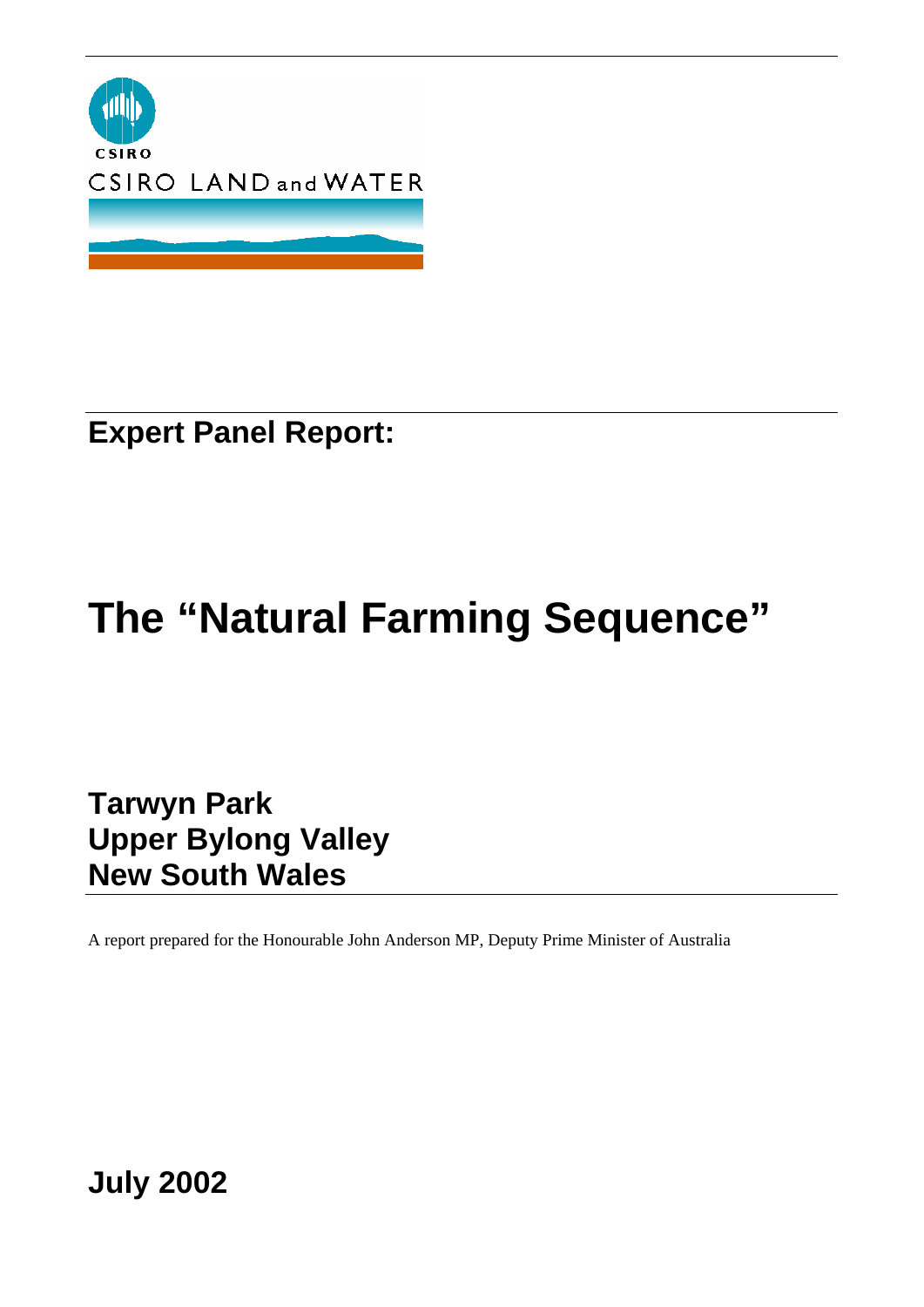## **Copyright and Disclaimer**

© 2002 CSIRO To the extent permitted by law, all rights are reserved and no part of this publication covered by copyright may be reproduced or copied in any form or by any means except with the written permission of CSIRO Land and Water.

## **Important Disclaimer:**

CSIRO advises that the information contained in this publication comprises general statements based on scientific research. The reader is advised and needs to be aware that such information may be incomplete or unable to be used in any specific situation. No reliance or actions must therefore be made on that information without seeking prior expert professional, scientific and technical advice. To the extent permitted by law, CSIRO (including its employees and consultants) excludes all liability to any person for any consequences, including but not limited to all losses, damages, costs, expenses and any other compensation, arising directly or indirectly from using this publication (in part or in whole) and any information or material contained in it.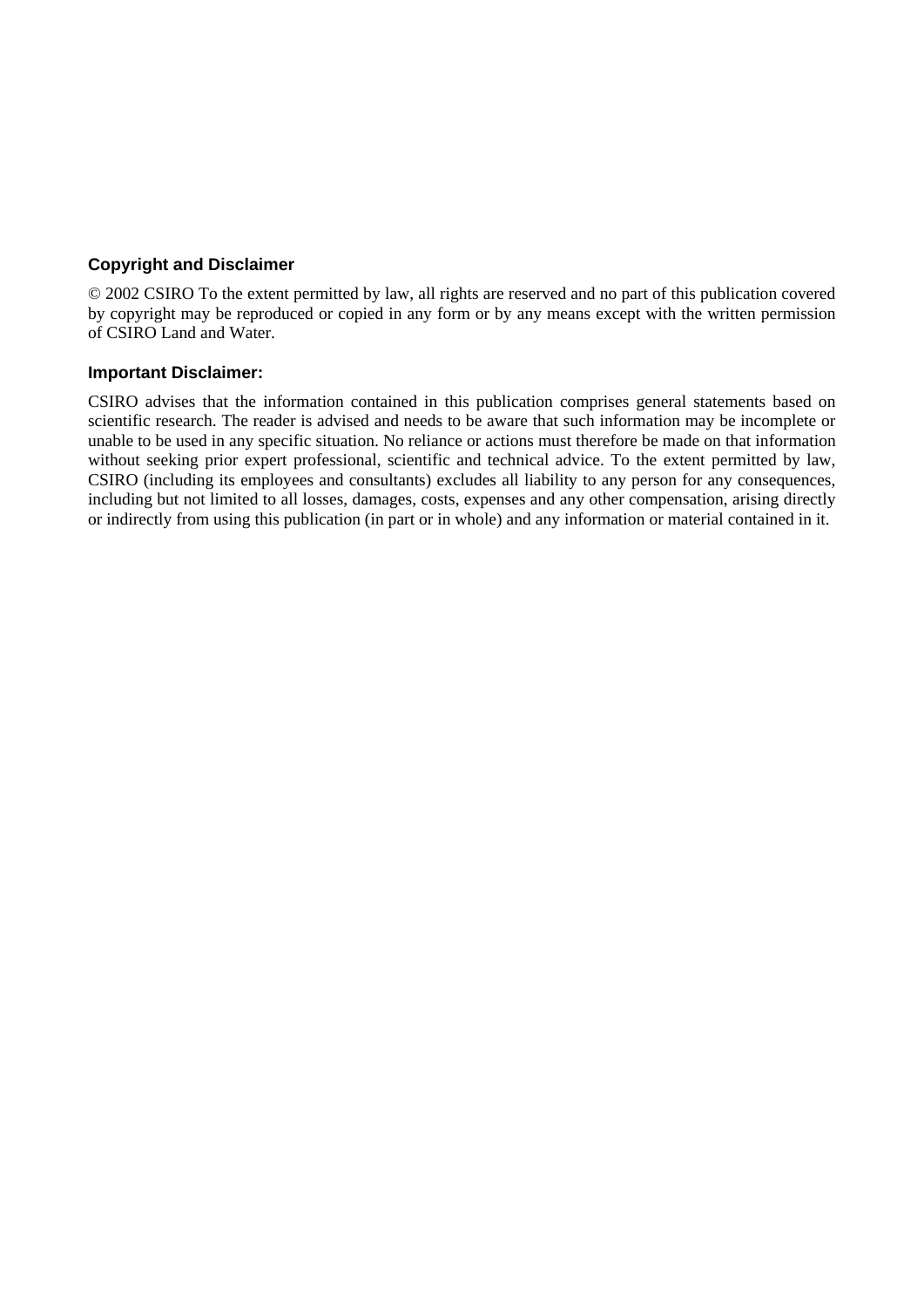# **Executive Summary**

In response to a request from the Honourable John Anderson MP, Deputy Prime Minister of Australia, CSIRO Land and Water formed an "Expert Panel" to assess the "Natural Farming Sequence" (NFS) as implemented at Tarwyn Park in the upper Bylong valley, New South Wales. The panel included expertise in hydrogeology, surface water hydrology, fluvial geomorphology, biogeochemistry, dryland salinity, landscape ecology, agricultural systems and agricultural economics. The panel made its assessment on the basis of professional interpretations of verbal and written descriptions of NFS, and an inspection of Tarwyn Park on 23 May 2002. The lack of quantitative data and the limited resources for the study precluded quantitative assessment.

NFS can be viewed as an agricultural approach based on understanding landscape and biological processes and implementing practices compatible with these processes to achieve sustainability. The panel endorses this general approach, but notes that the achievability and the cost-effectiveness of such an approach depends upon the landscape and the farm enterprise. The panel only assessed NFS as implemented as Tarwyn Park, and comments on the applicability of the particular practices used at Tarwyn Park in other landscape settings. The practices required for the application of NFS in other settings have not been demonstrated or documented, and so cannot be assessed.

The panel believes that NFS is a successful and sustainable farming system for the current enterprise at Tarwyn Park, where it has led to substantial agronomic and environmental improvements on the property. Central to the implementation of NFS at Tarwyn Park is the manipulation of the hydrologic regime, that has increased aquifer water storage providing effective sub-surface pasture irrigation. This has substantially increased pasture productivity, and avoids the evaporative water losses that occur with surface irrigation.

Small structures have been used to spread stream flows out across the floodplain and to dam the stream channel at several locations. This has reduced the velocities of stream flow and floodplain flow, reduced channel incision and soil erosion, and leading to sedimentation in the stream channel and on the floodplain. The deposition in the incised stream channel has been sufficient to recreate a "chain of ponds" system, colonised by dense stands of reeds.

The evaporation and evapo-transpiration losses associated with the more natural stream system are higher than for the previous degraded incised channel. The reductions in floodplain evaporation are probably largely offset by increases in channel evaporation and evapo-transpiration, and there is little evidence to indicate substantial changes in the total streamflow downstream. However, where channels are incised and surface irrigation of the floodplain is not used, implementation of NFS would reduce total streamflow volumes, returning them closer to natural. Importantly, the manipulation of the hydrologic regime together with changed land management on the flanking saline soils, is likely to have reduced the export of salt from the property.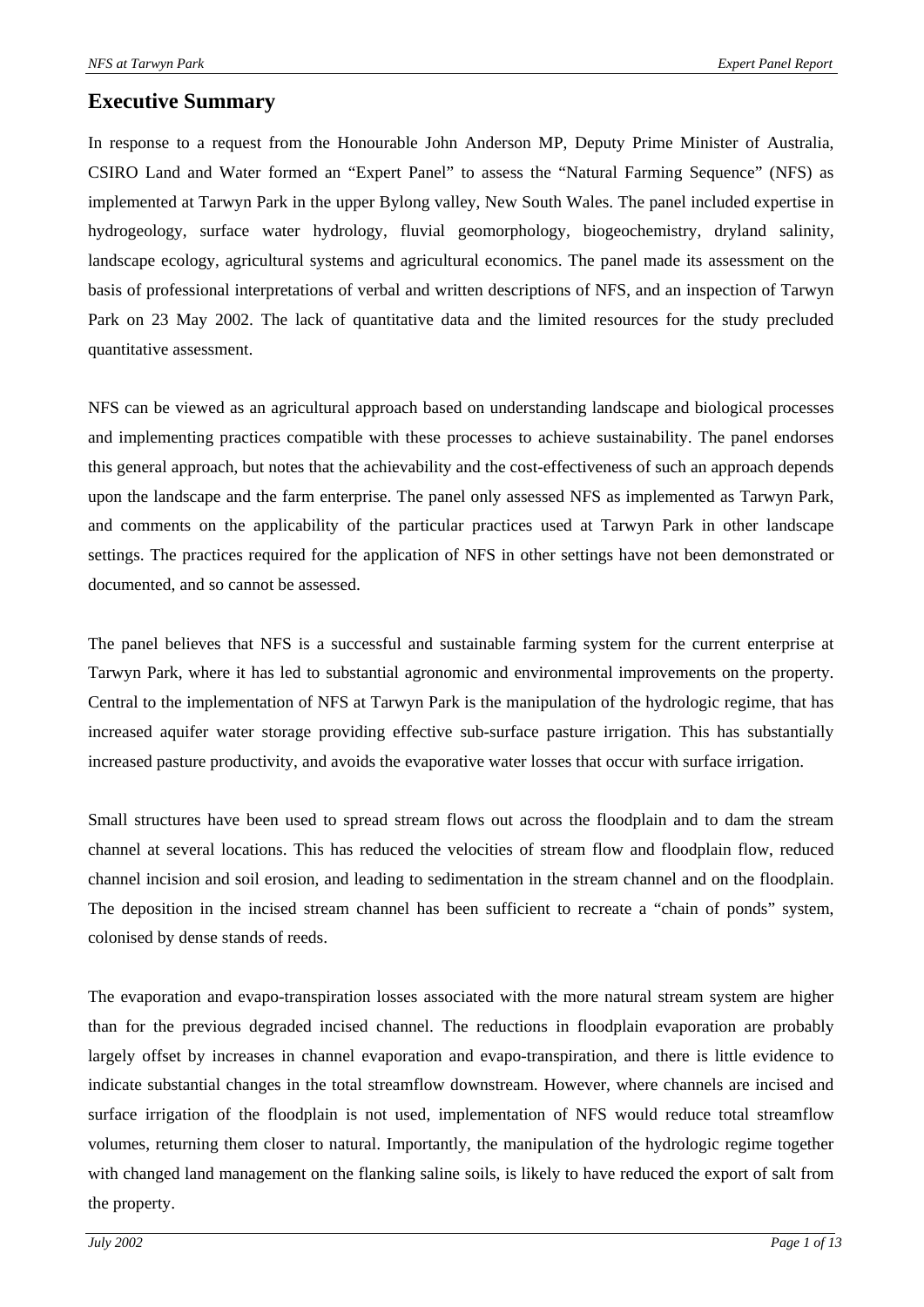Increases in floodplain pasture productivity have been achieved primarily as a result of changes to the hydrologic regime, but enhanced by various non-structural management measures that promote soil structure and nutrient status. Because the current enterprise exports little agricultural biomass, the system at Tarwyn Park is sustainable with very low inputs of chemical fertiliser. Important to this sustainability is the effective internal nutrient cycling that NFS achieves. Sustainability of NFS at Tarwyn Park is enhanced by the elevated water flows and sediment and nutrient loads that are currently received from upstream as a result of catchment disturbance and conventional agricultural practices. The increases in pasture productivity appear to translate into increases in economic productivity, and hence the relatively small financial investments required by NFS implementation are likely to have substantially increased the profitability and market value of the property.

NFS has done little to address issues of native biodiversity and landscape ecology at Tarwyn Park. There is low species diversity in the riparian and stream plant communities, and a near absence of remnant native trees on the farmed hillslopes. These plant communities are therefore expected to provide little habitat for birds and other terrestrial fauna.

The suite of practices implemented for NFS at Tarwyn Park are only appropriate for local groundwater systems (recharge and discharge areas within a few kilometres of each other) dominated by fresh groundwater in porous floodplain sediments. The occurrence of these groundwater systems has been mapped across Australia by the National Land and Water Resources Audit. In addition, this suite of practices is only appropriate in floodplain systems that are confined by valley walls, and that prior to European settlement were characterised by a "chain of ponds" stream rather than an incised channel. The panel indicates which of these practices may be applicable in other settings. Full application of NFS in other settings would require different suites of practices yet to be determined, some of which would require management at scales far greater than the property-scale. For example, in regional groundwater systems application of NFS would require management of recharge areas that extend far beyond the property-scale, and therefore beyond the direct control of single property managers.

The panel notes that the level of productivity achievable on a property under NFS is not independent of the management of upstream properties. NFS moves stream flow, and sediment and nutrient loads leaving a property closer to the natural condition, hence implementation on one property would reduce the productivity of sustainable implementation downstream. However, it is the opinion of the panel that a scenario of more widespread application of the NFS practices used at Tarwyn Park–within the compatible areas identified–would most likely represent a more environmentally appropriate and sustainable form of grazed pasture agriculture than that which is currently typical in such environments.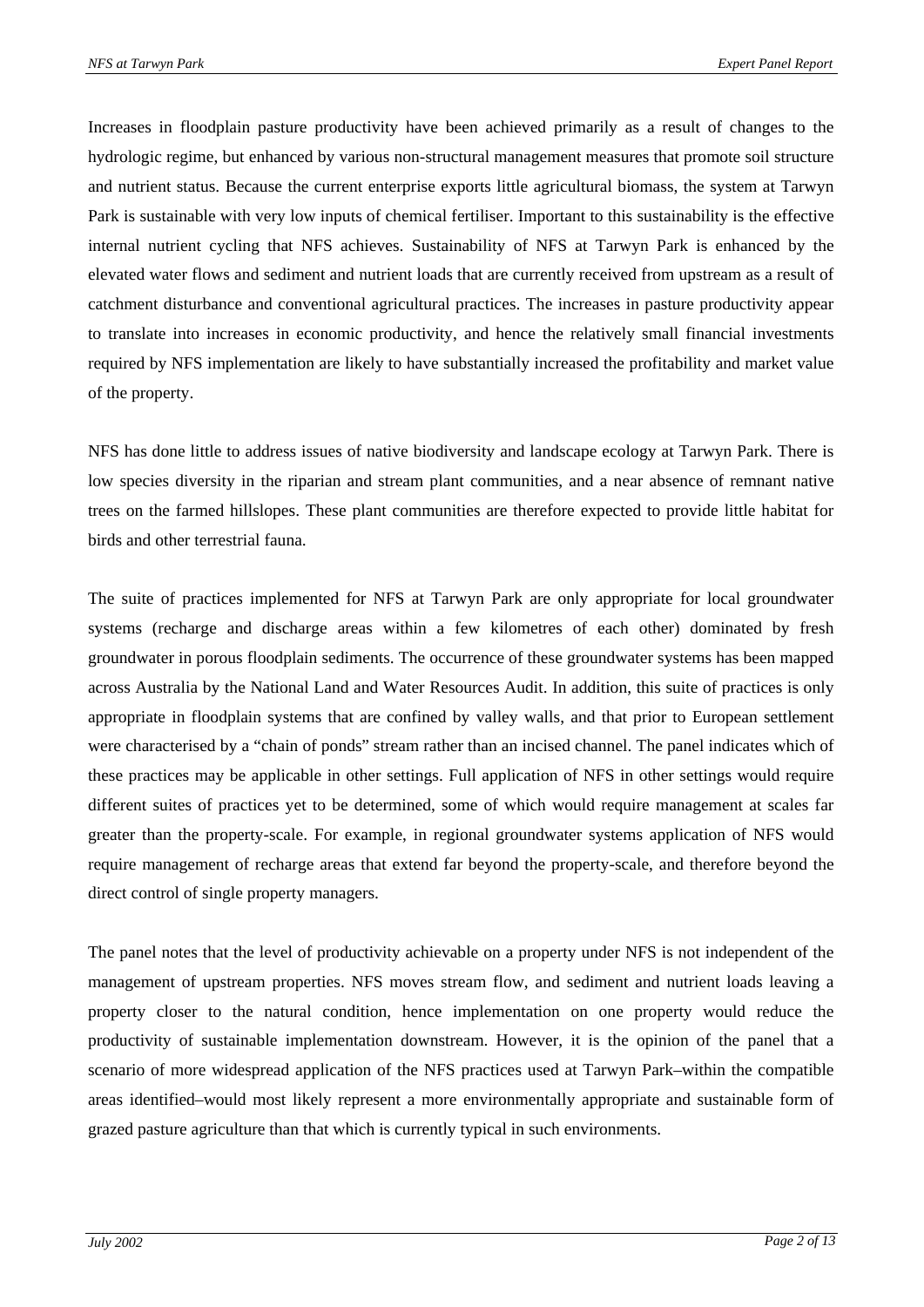# **Introduction**

In March 2002 the Honourable John Anderson MP, Deputy Prime Minister of Australia, requested that CSIRO undertake an "Expert Panel" assessment of the "Natural Farming Sequence" (NFS) implemented by Mr Peter Andrews on the property Tarwyn Park, in the Upper Bylong valley, New South Wales. This report documents the panel's assessment.

The terms of reference for the Expert Panel assessment were as follows:

- 1. Describe the NFS as implemented at Tarwyn Park
- 2. Determine the environmental and agricultural issues that the NFS addresses
- 3. Describe the changes that occurred at Tarwyn Park as a result of the implementation of the NFS on the basis of professional judgement, and existing data and documents
- 4. Consider the extent to which NFS could be implemented elsewhere, with similar results to those achieved at Tarwyn Park.

CSIRO assembled the following panel of experts to undertake the assessment:

- 1. Dr William Young (panel leader), CSIRO Land and Water–fluvial geomorphology, surface water hydrology, biogeochemistry
- 2. Mr Ray Evans, Salient Solutions–hydrogeology, dryland salinity
- 3. Dr Jon Olley, CSIRO Land and Water–fluvial geomorphology, biogeochemistry
- 4. Mr Nick Milham, NSW Agriculture–agricultural economics
- 5. Professor Alistar Robertson, Charles Sturt University–landscape ecology, biogeochemistry
- 6. Dr Chris Smith, CSIRO Land and Water–agricultural systems.

Resourcing of the Expert Panel was limited to five days of panel members' time which allowed:

- 1. familiarisation with existing documents
- 2. inspection of Tarwyn Park with explanations of NFS by Mr Andrews
- 3. panel workshop to discuss NFS and consider its potential wider applicability
- 4. writing of Expert Panel assessment report.

As the panel only visited Tarwyn Park, the assessment of NFS is limited to its implementation at Tarwyn Park. In the panel's opinion, most of the reports of prior scientific studies are of poor quality. Because of this, and the resource restraints placed on the panel, the assessments are qualitative, based on professional interpretation of observations made at Tarwyn Park. Furthermore, it should be noted that very little data to describe conditions at Tarwyn Park before the implementation of NFS exist, and the panel did not have the opportunity to view comparable properties in the region–with or without NFS.

# **Expert Panel Description of NFS at Tarwyn Park**

Tarwyn Park is a 1,190 hectare property in the Upper Bylong valley in the headwaters of the Hunter River catchment, New South Wales. It is operated as a thoroughbred horse stud. The majority of the property is a floodplain (280 metres above sea level) consisting of 10–15 metres of Quaternary alluvial sands and gravels underlaid by the sandstones, shales and conglomerates of the Singleton coal measures, and surrounded by massive sandstone escarpments rising to over 600 metres above sea level.

Mr and Mrs Andrews purchased Tarwyn Park in 1973. Mr Andrews asserts that at that time, Tarwyn Park was characterised by an incised stream channel, surface salting on parts of the floodplain, degraded soils, and "monoculture" pasture of low productivity. Floodplain pastures were spray irrigated with water pumped from shallow groundwater. To address these issues Mr Andrews developed a mental model of how the landscape (hillslopes, floodplain and river channel) would have appeared and functioned prior to European settlement of the catchment, using historic flow and vegetation cover information. He sought to understand the key hydrologic and biogeochemical processes that drive the system, and through process of trial and error over many years, he manipulated these processes to restore important aspects of system function. He has not sought to return the landscape to its former condition, but rather to restore natural processes to the extent necessary to enable a productive farming system. He has labelled this approach to agriculture by understanding and working within the constraints of hydrologic and biogeochemical processes as the Natural Farming Sequence (NFS).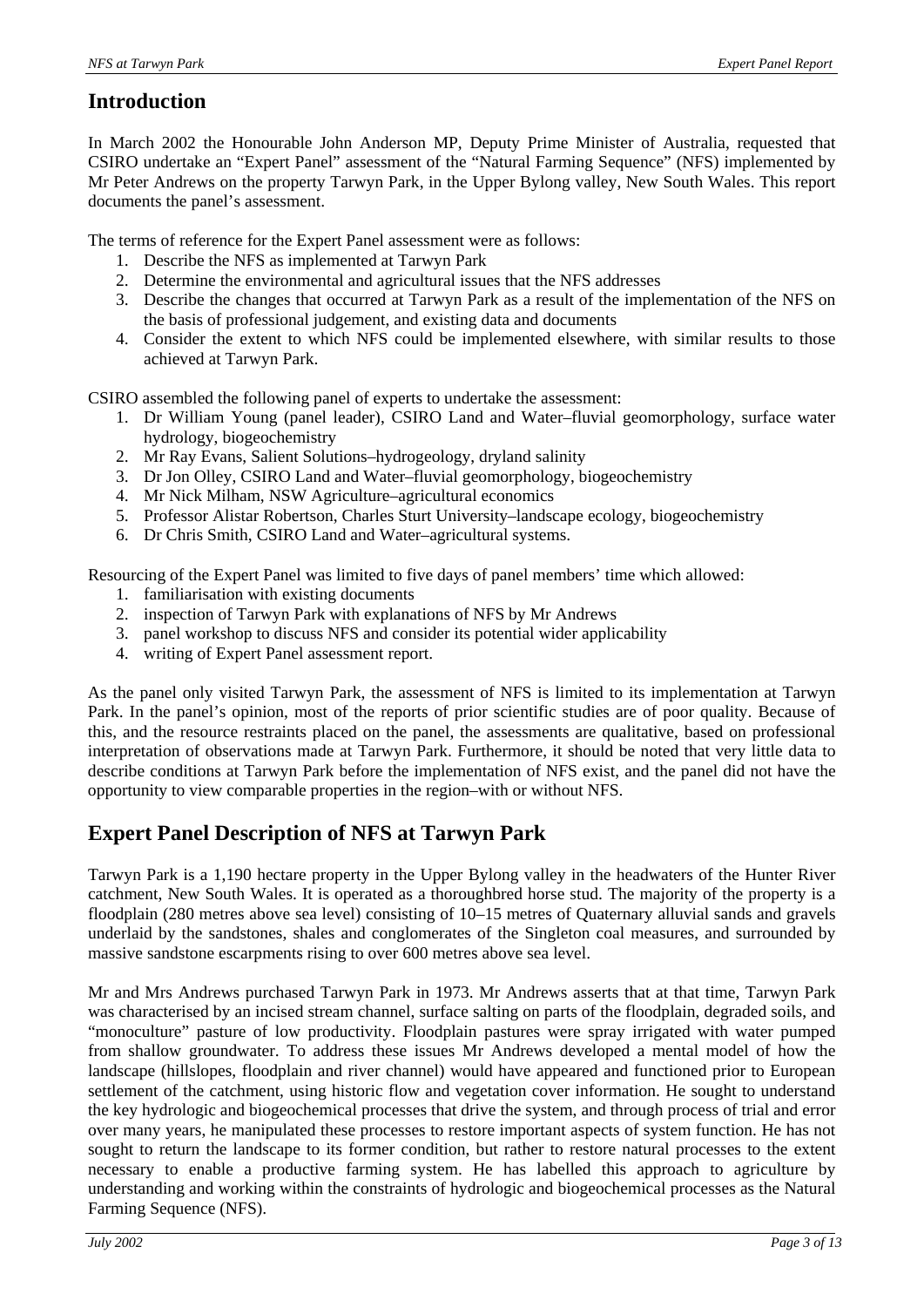The implementation of NFS at Tarwyn Park is manifested as a combination of structural and non-structural management measures that have altered the water, salt (major ions – calcium, magnesium, sodium, chloride, alkalinity, sulphate)<sup>1</sup>, and nutrient (carbon, nitrogen and phosphorus) balances of the property, and that have increased farm productivity. The structural measures include:

- grade-control structures in the stream line
- contour banks on the floodplain and at the hillslope-floodplain break of slope
- contour channels diverting water away from the stream line.

These structural measures serve to increase the residence time of water on the property by diverting floodwaters from the stream to the floodplain and hence increasing shallow aquifer recharge, and by decreasing water velocities in the channel and on the floodplain. This hydrologic manipulation at Tarwyn Park has been possible because the groundwater system is contained within the coarse alluvial material of the floodplain and is bounded below by bedrock. This allows substantial recharge, limits deep drainage, and allows maintenance of high water tables across the floodplain (Figure 1).



**Figure 1.** Cross-section of floodplain and surrounding geologic units. The relative magnitude of water fluxes in the overall water balance are indicated approximately by the size of the arrows.

The older rocks that underlie the floodplain and form the hills and rises are composed of two main rock types–the Permo-Triassic sandstones of the higher hills and escarpments, and the inter-bedded shales, sandstones and coals of the underlying Singleton Coal Measures. Both these rock units are fractured and will transmit groundwater. However, under natural conditions, the contribution of groundwater to the floodplain environment would be small compared with the volume of water moving longitudinally down the floodplain. The Singleton Coal Measures have a very high salt content, and when weathered, produce clays that are

 $\overline{a}$ 

<sup>&</sup>lt;sup>1</sup> There is some confusion regarding the use of the term "salts". In discussions with Mr Andrews about the NFS system, it became evident that all salts were grouped under the one term, and that discussion of the role of salt movement was clouded by alternate reference to the labile salts versus the nutrient salts. This report has adopted the terminology of salt as the major elements generally found as dissolved components of water (namely, calcium, magnesium, sodium, chloride, sulphate and those associated with alkalinity) and nutrients as those salts that are used in the process of plant production (namely nitrogen, carbon and phosphorous). It is acknowledged that some of the former salts are used by plants, but the panel believes the distinction introduced is more relevant to the discussions of broader natural resource management.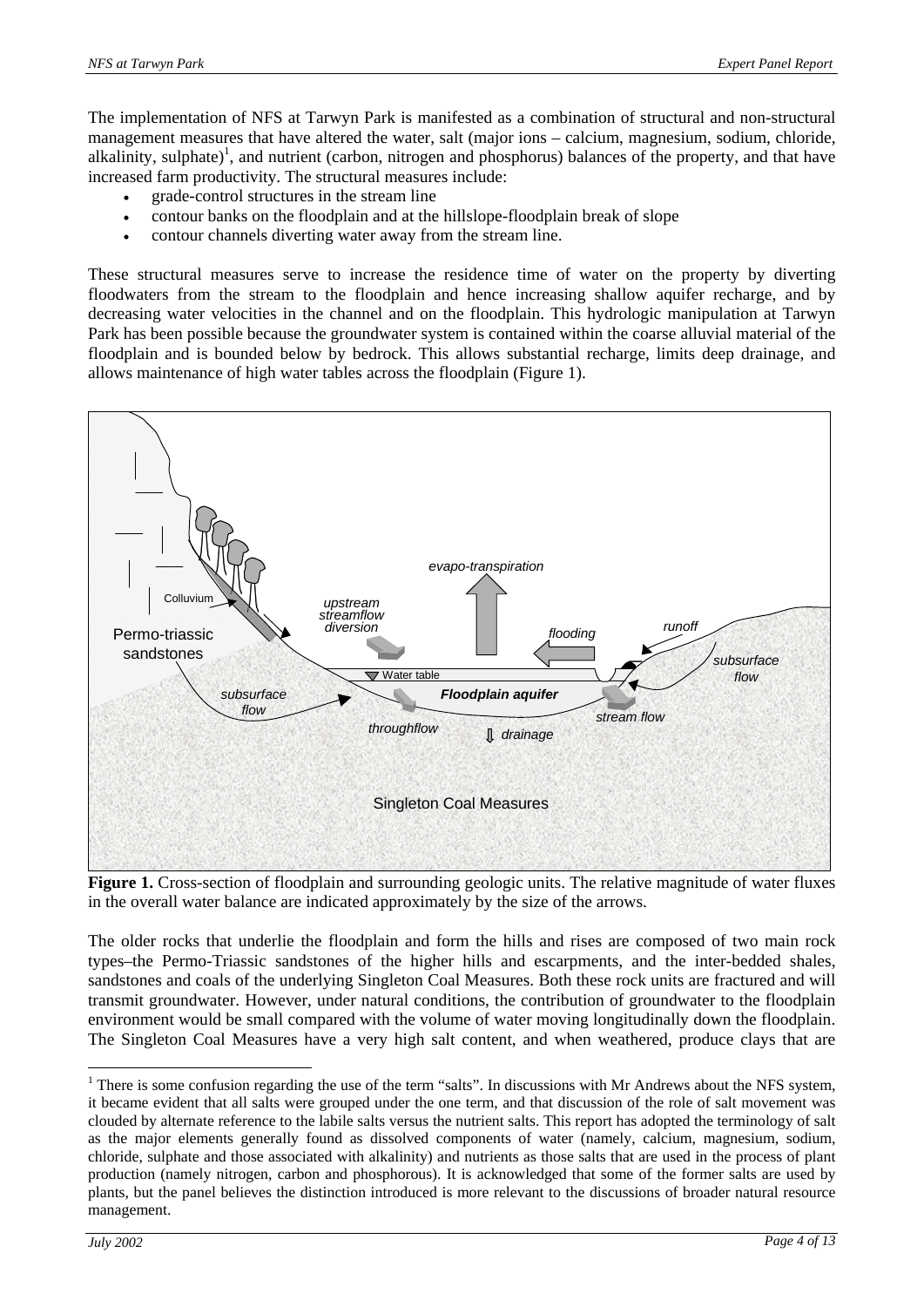expansive and dispersive. In areas where land use has increased the water flux moving through them, very high salt fluxes have resulted. These salt fluxes are usually manifest as salinity outbreaks at the junction of the floodplain and the flanking lower slopes. In terms of the overall salt budget for the valley, disturbed Singleton Coal Measures would be the dominant salt source.

The contour banks introduced under NFS at the hillslope-floodplain break of slope collect surface and subsurface drainage from the hillslopes. They are clay-lined to minimise infiltration, have no surface flow outlet, and so collected water is either lost by evaporation or flushed out by high floods. These structures therefore prevent most salt from the hillslopes (either from overland flow or from shallow seepage) reaching the floodplain aquifer. However, this salt is only stored temporarily in these ponds, and will be periodically flushed by floods and transported downstream.

These hydrologic changes have caused increased sedimentation both in the stream lines and on the floodplain. The sedimentation in the stream line has led to the recreation of a "chain of ponds" (*sensu* Eyles, 1977) with substantial growth of aquatic macrophytes. These hydrologic changes, and particularly the way in which the stream water is allowed to artificially recharge the floodplain aquifer, have ensured that root zone salt build-up from evapo-transpirational processes is minimal, with the majority of salts either flushed vertically downward into the lower parts of the aquifer or moved laterally further down the floodplain. A crucial factor that seems to be promoting sustainability in the instance of Tarwyn Park is the very low salinity of the stream water that is being used as the feed water for the artificial recharge. As a consequence, there is a large assimilative capacity for salt storage in the floodplain system.

The non-structural measures include:

- avoidance of surface (typically spray) irrigation
- avoidance of herbicide use
- minimal use of chemical fertilisers (small amounts are used for lucerne crops)
- avoidance of ploughing on the hillslopes
- avoidance of storing water in dams on areas underlain by the Singleton Coal Measures
- minimisation of cultivation on the floodplain
- redistribution of nutrients (in the forms of animal excreta, harvested aquatic plant mulch and horse stable wastes) to the head of the floodplain and onto hillslopes
- a grazing regime managed to promote a succession of pasture species from a dominance of less palatable annual broad-leaf species to a dominance of more palatable perennial grasses.

These non-structural measures serve to increase pasture productivity, increase soil organic carbon levels, and increase the residence times of nutrients on the property. The improved ground cover and minimal cultivation helps minimise soil erosion, avoids soils compaction and maintains soil structure. While the nonstructural measures do appear to have increased pasture productivity, it is the alterations to the water balance that have been achieved that are most important for the increased productivity. It is a combination of the nonstructural measures on the Singleton Coal Measures and the structural measures on the floodplain that are most important in achieving a low salt flux from the system as a whole.

# **Environmental and Agricultural Issues Addressed by NFS**

Although Mr Andrews began works at Tarwyn Park to address low productivity and a perceived dryland salinity problem, the more complete NFS as now implemented addresses a far wider range of issues. The panel believes the following major issues are addressed by NFS at Tarwyn Park:

- low floodplain productivity
- elevated salt export
- salt intrusion into the root zone of floodplain soils
- channel erosion
- hillslope erosion
- low functional diversity of pastures
- poor nutrient retention in plant-soil system
- unnatural surface–groundwater hydrology.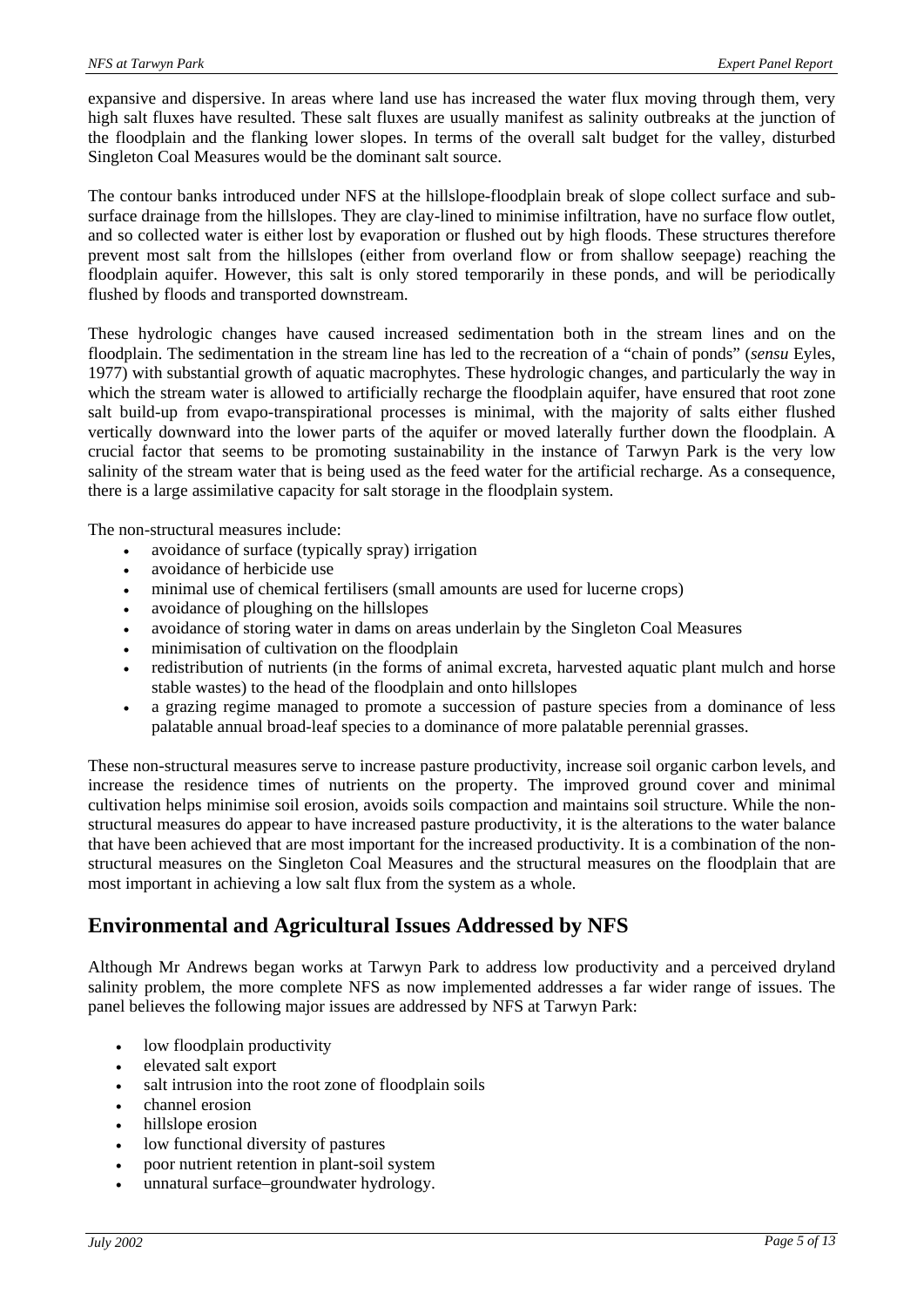# **Changes at Tarwyn Park as a Result of NFS**

There is little data to describe the current water, salt, and nutrient balances of Tarwyn Park, and no data to describe levels of productivity. Furthermore, there are no data to describe conditions at Tarwyn Park before the implementation of NFS. Our assessments of the changes that have occurred at Tarwyn Park are therefore qualitative, based on observation and our interpretation of the verbal and written descriptions of changes due to NFS with which we were provided. These changes are summarised below in terms of material balances (water, salt, sediment, and nutrients), productivity, landscape biodiversity, and farm economics.

## **Water Balance**

Relative to the situation that existed when Mr and Mrs Andrews purchased Tarwyn Park (incised channel and spray irrigation of floodplain pastures), NFS has increased the volume of water stored in the floodplain aquifer and decreased the direct evaporation of water from the floodplain surface. Evapo-transpiration by floodplain pasture is probably similar to pre-NFS. The decreases in floodplain evaporation are probably largely offset by increases in direct evaporation from the reinstated "chain of ponds", and by evapotranspiration of the re-established stream vegetation. Consequently, the total volume of stream flow leaving the property is unlikely to have changed greatly, although Mr Andrews asserts that downstream flows have increased. Although stream flows are unlikely to have changed greatly, there will be an increase in the volume of groundwater leaving the property by sub-surface flow once a new groundwater equilibrium is reached. Overall the changes to the water balance appear to have moved the system closer to what the natural condition is expected to have been. It should be noted that where channels have incised but where surface irrigation is not used or is minor, stream flows are higher than natural as there is little water storage and little direct evaporation or evapo-transpiration. Implementing NFS as applied at Tarwyn Park in these situations would reduce downstream stream flow.

As a result of the increased aquifer storage, water-tables are generally within capillary reach of the pasture root zone, thus providing effective sub-surface irrigation. The aquifer recharge has been achieved by spreading flood flows out across the floodplain, by slowing the velocity of floodplain flows, and by diverting in-channel flows down contour channels to "irrigate" floodplains. While a previous study estimated a gross water balance for Tarwyn Park, this was based on a poorly conceived conceptual model, several untested assumptions and few data. Improved data and quantitative modelling of the current and prior water balances would be required for a more reliable and accurate description of the changes that have occurred to the water balance.

NFS has also reduced the amount of structural disturbance on the lower hillslopes flanking the floodplain, which results in lower deep drainage fluxes under these soils. This is accomplished via a program of organic enrichment of the soils that leads to greater plant productivity (and hence evapo-transpiration). Whether this has reduced deep drainage to pre-development levels is unknown.

## **Salt Balance**

Changes in the salt (major ions) balance of Tarwyn Park have been effected by the changes in the water balance described above, as well as to the reduction in disturbance to the major salt store. On the floodplain, the current hydrologic regime keeps salt flushed from the pasture root zone, and increases the long-term store of salt in water deeper in the floodplain aquifer. The increase in watertable levels on the floodplain will establish a new base level for seepages from the adjacent hills. In the short term, this will decrease the salt flux from these surrounding sources, but will have little effect in the long term. The critical aspect of NFS in relation to the decreased salt fluxes from the surrounding Singleton Coal Measures is the reduction in deep drainage on the hillslopes, rather than the blocking effect of the increased water levels on the floodplain. It is likely that the salt concentrations in streamflow have been reduced, and even allowing for an increased salt load coming from groundwater baseflow, the total salt loads entering the Bylong River downstream are likely to have been reduced. However, both the long-term change in salt concentration in floodplain groundwater (and its contribution to the overall salt balance via its impact on baseflow in the stream) and the long-term change in the gross salt balance for the property are unquantified. The time required for the system to reach a new equilibrium (where salt inflows equal salt outflows) is unknown, but is expected to be the order of decades. In terms of salinity management for Tarwyn Park, the current operation of NFS is therefore probably sustainable for several decades. Further long-term reduction in salt loads leaving the property could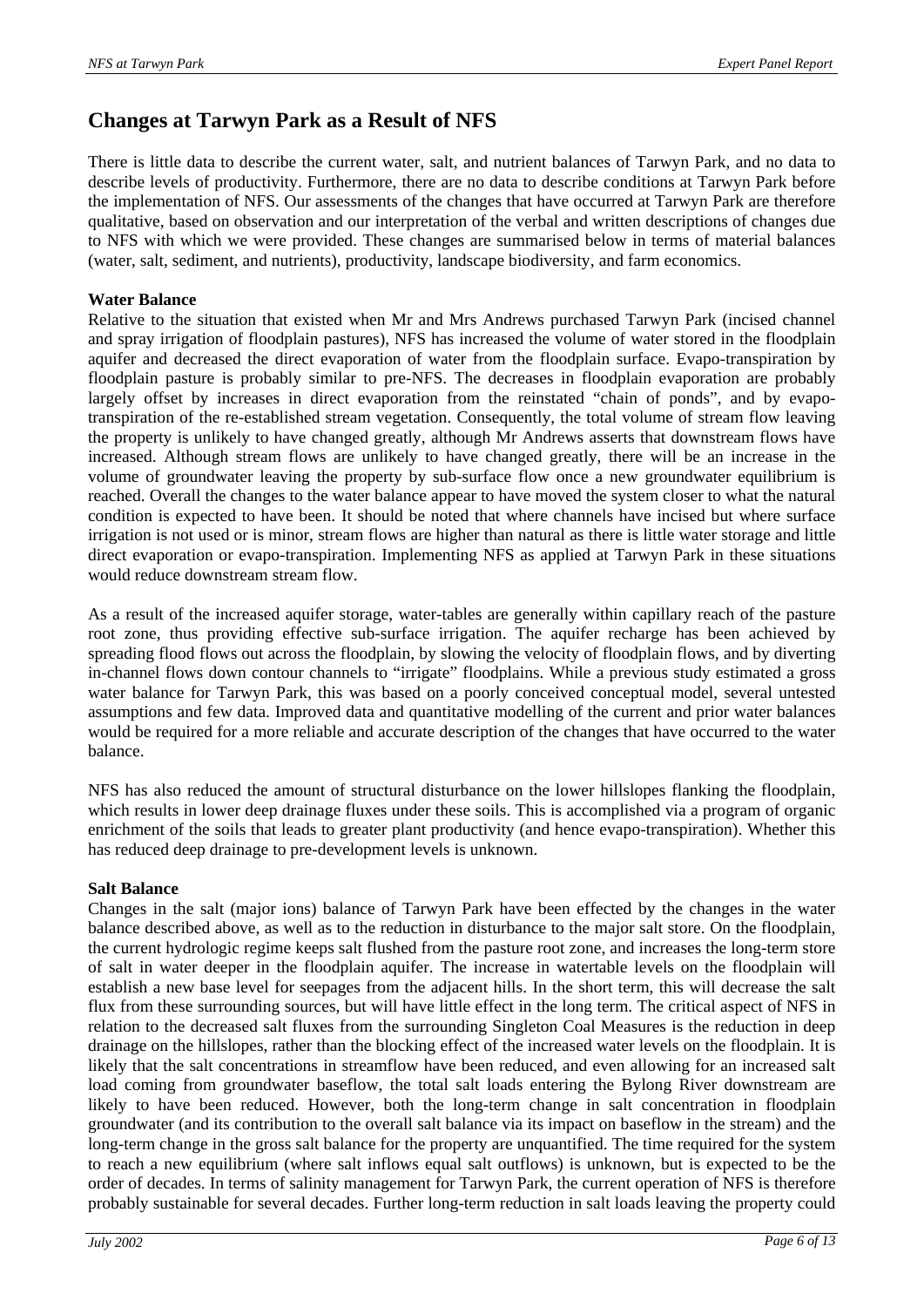probably be achieved by planting deep-rooted vegetation on the hillslopes<sup>2</sup> to increase evapo-transpiration in these areas and reduce surface and sub-surface runoff to the floodplain.

#### **Sediment Balance**

Erosion in the catchment upstream of Tarwyn Park delivers a substantial sediment (and associated nutrient) load to the property, mainly during flood events. The majority of this incoming sediment load appears to be deposited on the property and there is no evidence of substantial erosion on the property. Deposition is achieved by reducing the hydraulic grade along the stream line, reducing flow velocities on the floodplain, maintaining vegetative cover in the channel, on the floodplain and on the hillslopes, avoiding cultivation of the hillslopes, minimising cultivation of the floodplain, and creating and managing a lightly grazed riparian paddock. At present therefore, Tarwyn Park appears to be a net sink for sediment. Over time (all other things being equal), the available sediment stores will fill and an equilibrium will be reached where sediment inflows equal sediment outflows. While the recreation of a chain of ponds along the stream line suggests that a substantial proportion of the channel store has already been filled, the floodplain store can be expected to continue to accumulate sediment for at least several decades and maybe many hundreds of years at current rates of deposition.

#### **Nutrient Balance**

The net deposition of sediment at Tarwyn Park also indicates an accumulation of sediment-associated nutrients, particularly phosphorus and organic carbon. In addition the reduction in streamflow leaving the property suggests a reduction in the loss of nutrients in dissolved forms. The pasture management that is in place is expected to have increased the stores of organic carbon in the soil, particularly through the mulching of less palatable perennial plants. Soil nitrogen stores are also likely to have increased through increased nitrogen fixation. Productive exports from the property that represent nutrient "losses" are limited to the sale of cattle, and minor increases in horse biomass through agistment. Overall, nutrient retention on the property appears to be high – nutrient inputs and outputs are low, and nutrient recycling appears to be effective. Small amounts of phosphorus fertiliser are currently used for lucerne fodder crops. The change in the hydrologic regime can be expected to have increased the release of mineral phosphorus from the soil through the more frequent cycles of soil wetting and drying. Phosphorus chemically desorbs from clay particles during the anoxic conditions of a saturated soil, and is solubilized by microbial activity during the oxic conditions of an unsaturated soil. In the longer term, the system should be fully sustainable in terms of nitrogen and carbon. However, as phosphorus is ultimately sourced from the weathering of catchment geology, even low rates of phosphorus export from the farm system will in the long term probably amount to a net loss. At present, however, as a net sink for sediment, the system is most probably also a net sink for phosphorus. In any case, the soils at Tarwyn Park are rich alluvial soils with a large store of phosphorus, and even in the absence of continued deposition, could probably be 'mined' for decades before phosphorus availability would limit pasture production.

### **Productivity**

Productivity – as measured by net primary productivity – appears to have been increased on average and reduced in variability at Tarwyn Park as a result of improved provision of water to the pasture root zone, and as a result of management that maintains or improves soil nutrient status. By encouraging the growth of both annual and perennial plant species (including legumes) in early successional stages of the pasture, year-round growth is achieved and larger amounts of atmospheric carbon and nitrogen are fixed into plant biomass. While various aspects of NFS maintain or improve soil nutrient status, pasture growth on these rich alluvial soils is unlikely to have ever been limited by nutrient availability. Nor is the ability of the plants to convert atmospheric carbon into plant biomass limited by available energy (sunlight). Rather, it is moisture availability that will limit production. The changes in the hydrologic regime are therefore critical to the increased productivity. In spite of the substantial increases, productivity is probably substantially less than the maximum possible, as moisture availability while increased, is still partially controlled by the vagaries of the climate. Nonetheless, the energy costs involved in pumped, surface irrigation would offset the benefits

l

 $2^2$  Some trials of lucerne have been undertaken on the hillslopes underlaid by the Singleton Coal Measures. However, these trials were under irrigation and the end result was an increase in the amount of salt leaving the system. As well, it is generally accepted in the area that cultivation of these highly reactive soils for pasture establishment is a very risky undertaking. There appears to be resistance to trialling of dryland, deep-rooted pastures in these environments.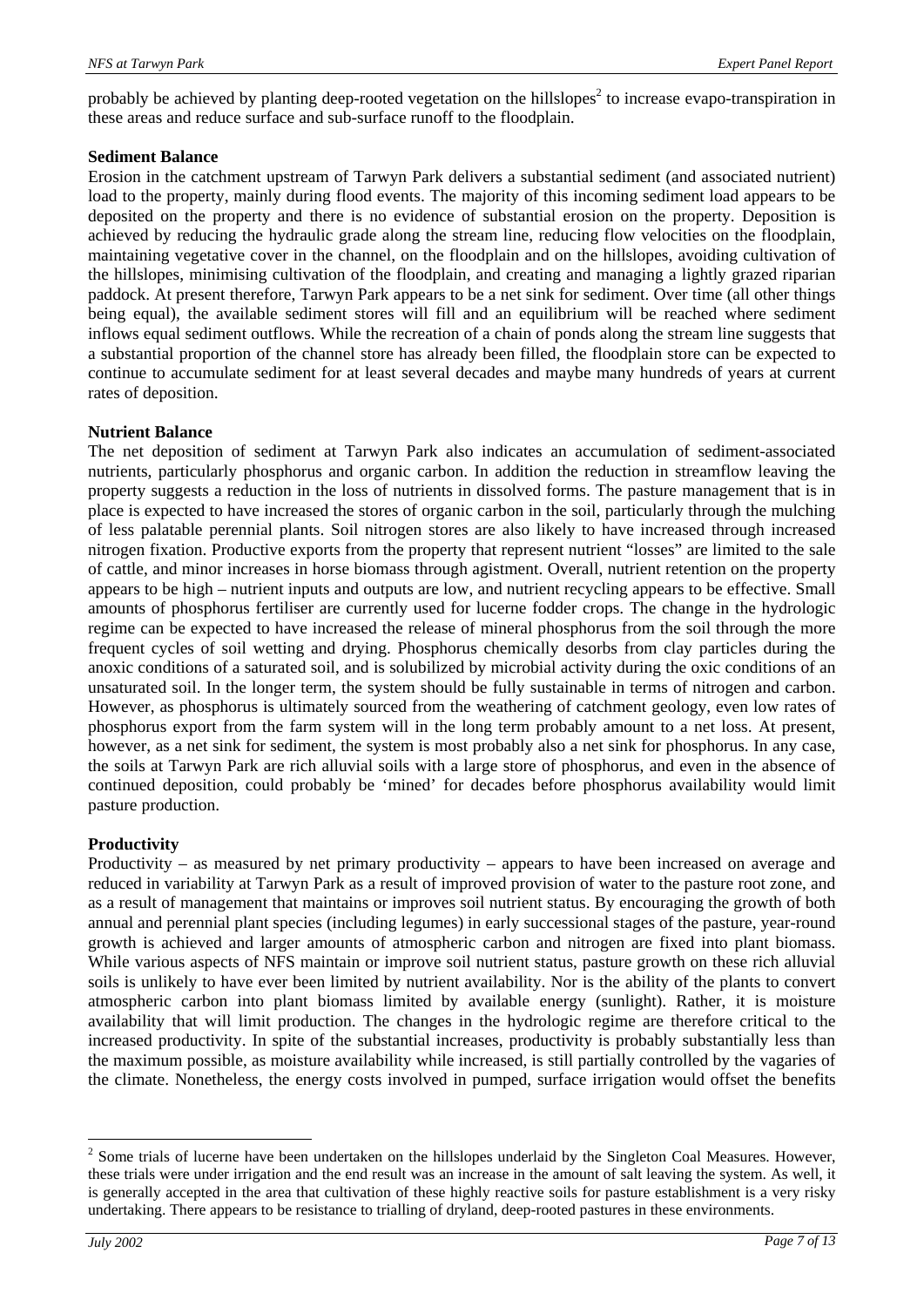gained in extra production. Given the long-term sustainability of the changes to the hydrologic regime, the panel believes the increased production at Tarwyn Park is also sustainable in the long term.

### **Landscape Biodiversity**

While the implementation of NFS at Tarwyn Park has increased the functional diversity of plant species within the pasture, biodiversity has not been increased on the property. The number of native plant species on the property is low, with all plant communities – floodplains, hillslopes, stream channel, and riparian zone – characterised by moderate to low species diversity. The pasture communities are the most diverse, although native species diversity and abundance in the pasture is very low. Because of the dominance of broad-leaf annuals in the pasture mix at certain times, it is likely that there is a significant export of the seeds of these species (for example, Paterson's curse (*Echium plantagineum*) and thistles (*Centaurea* spp.)) to downstream properties. To downstream landholders pursuing more conventional agriculture, this is undesirable.

The stream channel plant communities are dominated by the native common reed (*Phragmites australis*) and the invasive native rush cumbungi (*Typha* spp.). Both species grow vigorously especially in slow, nutrientrich water. Although a native plant, cumbungi is sometimes viewed as a weed, as in some situations it will displace native emergent plants and sedges, reducing a diverse stream or billabong community to a nearmonoculture. While the stream vegetation probably provides habitat for a range of native water birds, it is unlikely to support a high species or function diversity of aquatic invertebrates and fish.

The riparian vegetation is dominated by a canopy of exotic willows (*Salix* spp.) and native river oak (*Casuarina cunninghamania*), very little understorey, and a mix of native and exotic grasses as ground cover. There is an absence of trees on the hillslopes adjacent to the floodplain, although native eucalypts dominate the forest up the steeper slopes towards the escarpments. The lack of trees implies poor habitat on the property for birds and other terrestrial fauna.

### **Farm Economics**

It is the panel's opinion that in terms of biomass production, Tarwyn Park is more productive under NFS than previously. This translates into better ongoing economic productivity. By enabling a large subsurface water store for plant growth, NFS increases forage yields and evens out much of the variation in productivity caused by streamflow variation. Pasture yield and reliability on Tarwyn Park under NFS is probably close to, but not equal to, that of irrigated enterprises in the local area, and is achieved without the financial costs of surface irrigation. Anecdotal evidence given to the panel indicated that in the 2001-02 season, the "dryland" lucerne paddock on Tarwyn Park yielded around twice the product harvested from equivalent dryland lucerne activities in the area.

The start-up costs for NFS are largely associated with the construction of the rock weirs and contour banks, and as these are all low-height, simple structures, the costs are relatively low (asserted to be similar to the cost of a single cultivation of the productive area, that is, of the order of tens of thousands of dollars). The maintenance costs associated with these structures are very low. The favourable economics of NFS are also partly due to the negligible annual input costs: no pumping costs for irrigation, no pesticide or herbicide costs, and minimal fertiliser and seed costs.

The current farm business has unknown annual veterinary and specialised feed costs, but these costs are disregarded in this assessment as they are unrelated to whether or not NFS is practiced. At present the fencing infrastructure on the property is in poor condition. Investment is this infrastructure would enable greater control over the grazing regime, and hence an improved ability to manage overall productivity.

The current levels of productivity are determined by the hydrologic regime, nutrient availability, and grazing management. The first two of these factors could be affected by the implementation of NFS on upstream properties as discussed below. The productivity of the property under NFS is therefore not independent of the farming systems used upstream.

The panel believes that, all other things being equal, the increases in productivity and the improvement in a range of environmental conditions resulting from the implementation of NFS at Tarwyn Park, are likely to have substantially increased the overall profitability of the enterprise and hence the market value of the property.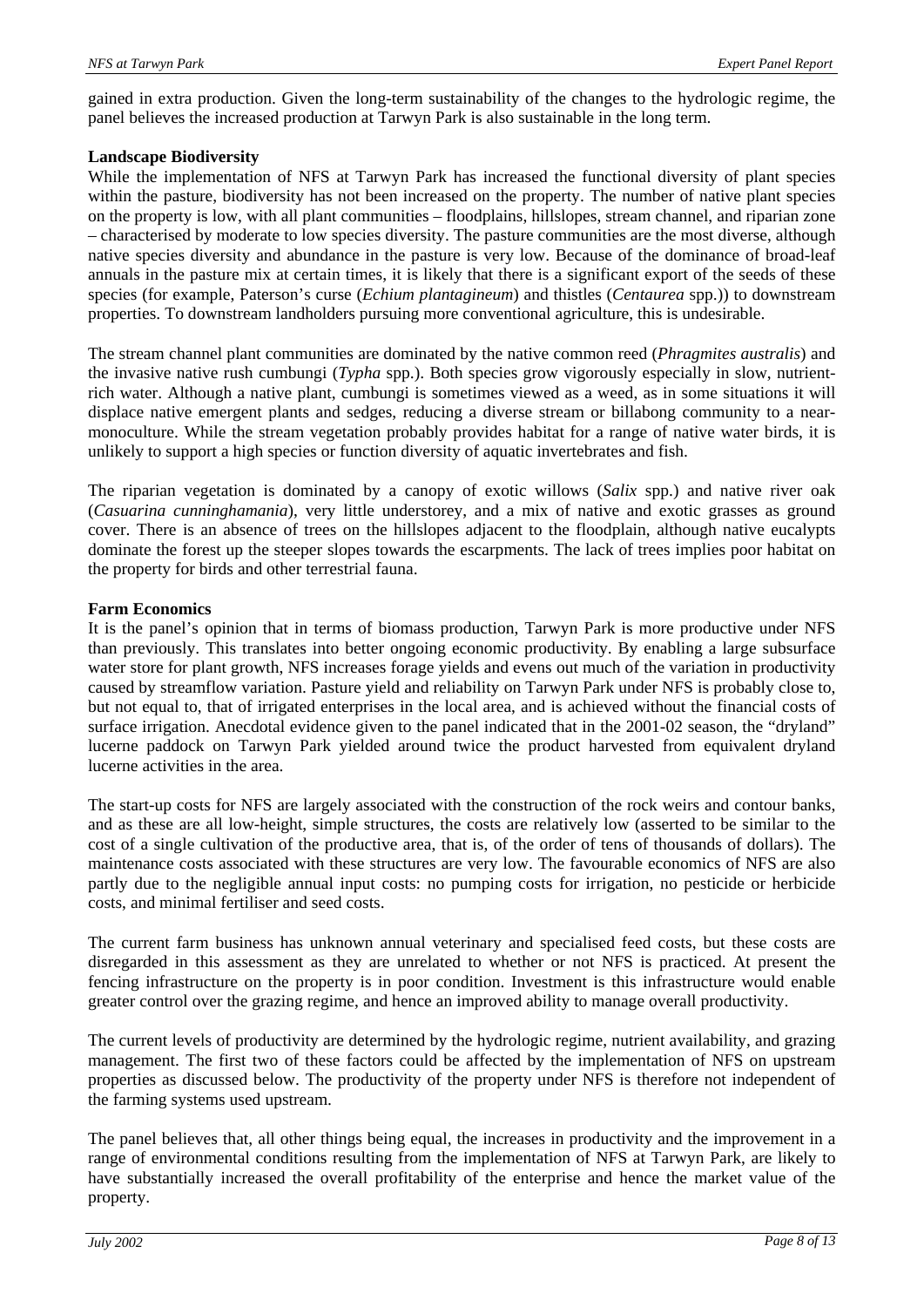# **Wider Applicability of the "Natural Farming Sequence"**

The panel concluded that NFS is currently an effective and sustainable farming system for Tarwyn Park. In principle the general NFS approach has widespread applicability–however, the management practices required and the costs involved will differ between landscapes and farm enterprises. As the practices required to implement NFS in different settings have not been demonstrated or documented, it is not possible to assess the achievability or effectiveness of more general NFS application. In considering the wider applicability of NFS, the panel has therefore interpreted its brief to mean an assessment of the wider applicability of the practices implemented at Tarwyn Park. For this assessment it is important to firstly understand the landscape and farming enterprise attributes required for successful implementation of these practices, and secondly, to consider the dependence of the farm operation on the flows of water, salt, sediment and nutrients it receives from upstream.

It is the opinion of the panel that suite of Tarwyn Park practices can only work for local groundwater flow systems where the water balance is dominated by fresh groundwater held in highly transmissive floodplain sediments. Local groundwater systems are those which have recharge and discharge areas within a few kilometres of each other. They tend to occur in individual sub-catchments in areas of higher relief such as foothills to ranges (Coram *et al.*, 2002). The manipulation of the surface–sub-surface hydrologic regime is the core of NFS, and this is not possible at low cost, or at a local level (on-farm) for systems other than local groundwater systems. The distribution of local groundwater systems in Australia has recently been mapped by the National Land and Water Resources Audit (see Coram *et al.*, 2002). The sediments of the floodplains must be relatively coarse (sands and gravel) throughout their thickness to ensure the high transmissivity required for high recharge rates. The sediments must also be sufficiently deep to allow substantial subsurface water storage. The valley and floodplain topography must be such that it is possible to move the majority of the stream flow out onto the floodplain. The salinity of the groundwater in the floodplain sediments must also be low. Furthermore, the salt sources must be discrete such that those areas of highest salt mass can be effectively quarantined from the water cycle that is operating on the floodplains.

In addition to the hydrogeologic setting, the suite of Tarwyn Park management measures are only suitable in fluvially confined floodplain systems that prior to disturbance were characterised by a "chain of ponds" stream system. In systems that previously had incised channels, stream energies would be sufficiently high to preclude the stability and effectiveness of low-cost grade control structures. Some of the practices used at Tarwyn Park are appropriate in other fluvial settings, and these are summarised in Table 1.

The implementation of NFS at Tarwyn Park is a low input, low output agronomic system, but with high productivity and effective internal nutrient cycling. The effective internal nutrient cycling makes the system sustainable in the medium to long term, but because of the low inputs, it is necessary that the soil has a high initial nutrient status. This is especially true for phosphorus that, unlike nitrogen and carbon, cannot be captured from the atmosphere by plants. In the case of Tarwyn Park, the net deposition of sediment from incoming stream flow currently provides a phosphorus supply, but this is small relative to the store of phosphorus already in the rich floodplain soils.

The primary income generation at Tarwyn Park is agistment of thoroughbred horses. It is likely that NFS would also be successful for other livestock grazing operations (sheep and cattle), although the greater rate of nutrient export as livestock biomass would make these enterprises less sustainable in the long term without additional nutrient inputs. NFS as currently described would not be sustainable for cropping systems where the export of nutrients as plant biomass is high. Such enterprises would require greater use of chemical fertilisers, or need to accept lower productivity (per hectare) in the longer term (as is the case for many organic farming enterprises). In addition, either herbicides or cultivation would be required to control weeds. Key elements of NFS–in particular the manipulation of the hydrologic regime–would however, be advantageous for many cropping systems.

The implementation of NFS has altered the water, sediment, salt and nutrient balances of Tarwyn Park. These balances however, are partly determined by the inputs the property receives from the Bylong River upstream. The volumes of water and loads of sediment, salt, and nutrients delivered to Tarwyn Park from upstream are all likely to be elevated above pre-European settlement amounts (assuming little surface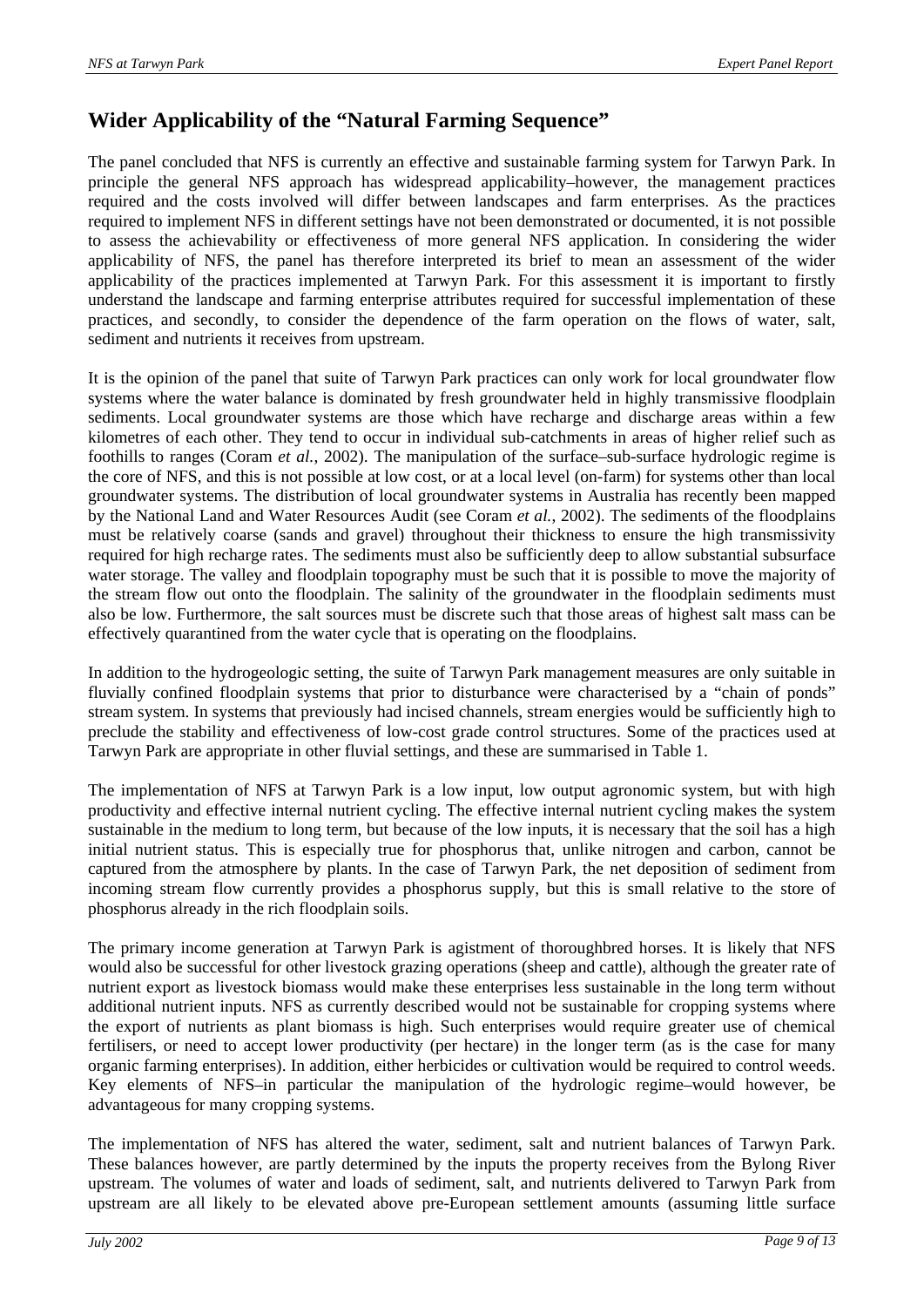irrigation occurs upstream). Tarwyn Park benefits from the increased volumes of water and loads of sediment and nutrients, and provides an environmental service by acting as at least a medium-term store for a proportion of the salt load it receives from upstream. It is the panel's view that implementation of NFS higher up the Bylong River catchment would reduce these inputs to Tarwyn Park. With reduced flow and nutrient inputs from upstream, sustainable productivity on Tarwyn Park would be lower. In addition, with less incoming water, the ability to store salt would most probably be reduced. Thus if the properties upstream implemented NFS, there would be a negative impact on Tarwyn Park. Similarly, implementing NFS on Tarwyn Park has reduced sediment and nutrient loads downstream of the property. These changes are believed to be towards the pre-European condition, nonetheless from a downstream agricultural perspective they could be viewed as detrimental.

Although the net result of wider application of the practices employed at Tarwyn Park (in appropriate hydrogeologic and fluvial settings) is even more uncertain than their effectiveness at Tarwyn Park, it is the opinion of the panel that such a scenario would most likely represent a more environmentally appropriate and sustainable form of grazed pasture agriculture than that which is currently typical in such environments. However, it is also the opinion of the panel that wider application of these practices would, because of reduced fluxes of water, sediment and nutrients through catchments, mean lower productivity, and less effective control of salt export from the landscape, than is currently the case at Tarwyn Park.

## **References**

Coram, JE, Dyson, PR, Houlder, PA and Evans WR 2002, Australian Groundwater Flow Systems contributing to Dryland Salinity. A Bureau of Rural Sciences Project for the National Land and Water Resources Audit's Dryland Salinity Theme. National Land and Water Resources Audit, Canberra, Australia.

Eyles, RJ 1977, Changes in drainage networks since 1820. *Australian Geographer*, **13**, 377-387.